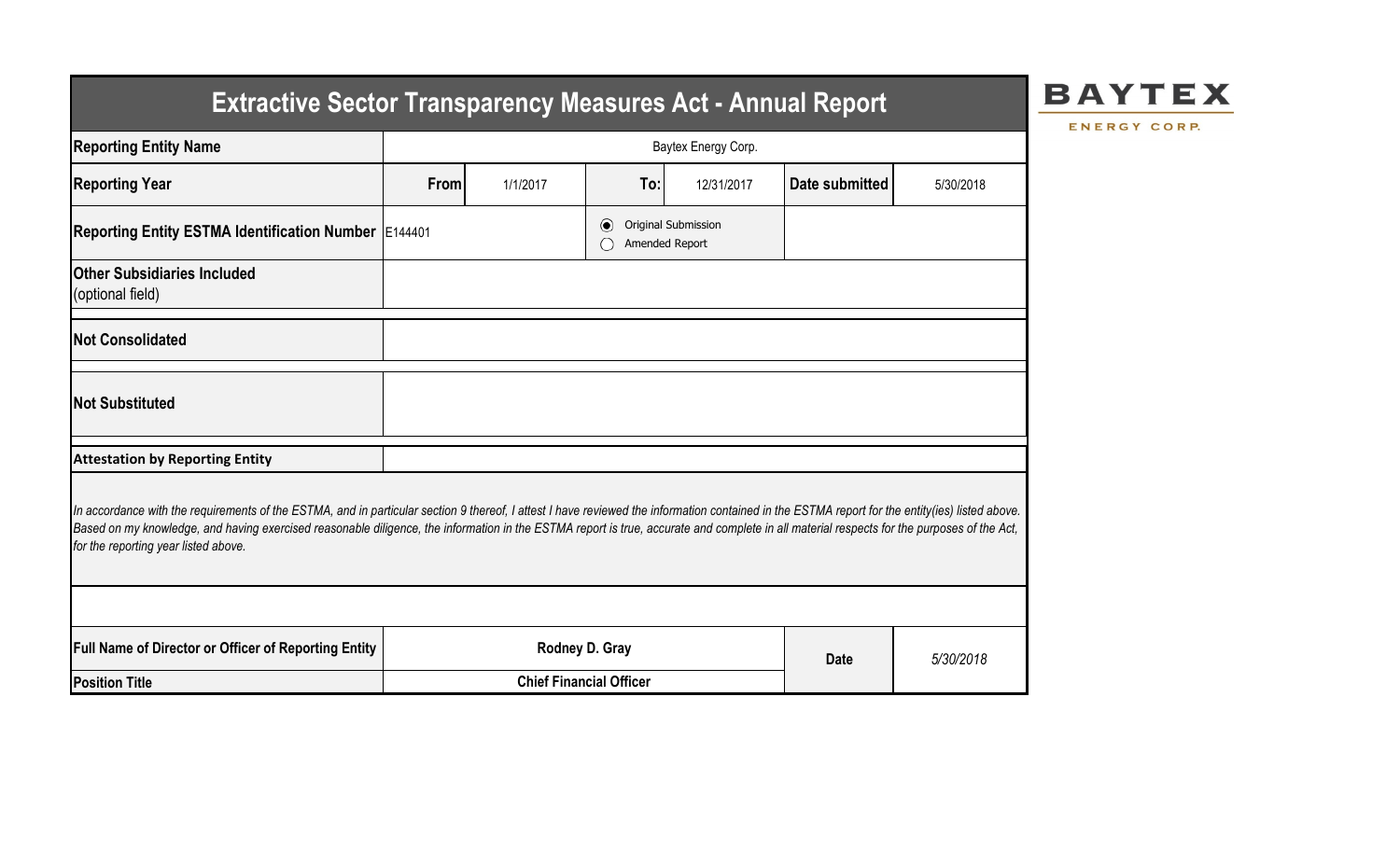| <b>Extractive Sector Transparency Measures Act - Annual Report</b> |                                                                      |                                                                                                                                                                                                                           |                      |                  |               |                                |                              |                     |                                       |                                      |                                                                                                                                                   |
|--------------------------------------------------------------------|----------------------------------------------------------------------|---------------------------------------------------------------------------------------------------------------------------------------------------------------------------------------------------------------------------|----------------------|------------------|---------------|--------------------------------|------------------------------|---------------------|---------------------------------------|--------------------------------------|---------------------------------------------------------------------------------------------------------------------------------------------------|
| <b>Reporting Year</b>                                              | From:                                                                | 1/1/2017                                                                                                                                                                                                                  | To:                  | 12/31/2017       |               |                                |                              |                     |                                       |                                      |                                                                                                                                                   |
| <b>Reporting Entity Name</b>                                       |                                                                      | Baytex Energy Corp.                                                                                                                                                                                                       |                      |                  |               | <b>Currency of the Report</b>  |                              | CAD                 |                                       |                                      |                                                                                                                                                   |
| <b>Reporting Entity ESTMA</b>                                      |                                                                      |                                                                                                                                                                                                                           |                      |                  |               |                                |                              |                     |                                       |                                      |                                                                                                                                                   |
| <b>Identification Number</b>                                       |                                                                      | E144401                                                                                                                                                                                                                   |                      |                  |               |                                |                              |                     |                                       |                                      |                                                                                                                                                   |
| <b>Subsidiary Reporting Entities (if</b>                           |                                                                      |                                                                                                                                                                                                                           |                      |                  |               |                                |                              |                     |                                       |                                      |                                                                                                                                                   |
|                                                                    |                                                                      |                                                                                                                                                                                                                           |                      |                  |               |                                |                              |                     |                                       |                                      |                                                                                                                                                   |
| necessary)                                                         |                                                                      |                                                                                                                                                                                                                           |                      |                  |               |                                |                              |                     |                                       |                                      |                                                                                                                                                   |
|                                                                    | <b>Payments by Payee</b>                                             |                                                                                                                                                                                                                           |                      |                  |               |                                |                              |                     |                                       |                                      |                                                                                                                                                   |
| <b>Country</b>                                                     | Payee Name                                                           | Departments, Agency, etc within<br><b>Payee that Received Payments</b>                                                                                                                                                    | Taxes                | <b>Royalties</b> | Fees          | <b>Production Entitlements</b> | <b>Bonuses</b>               | <b>Dividends</b>    | Infrastructure<br>nprovement Payments | <b>Total Amount paid to</b><br>Payee | <b>Notes</b>                                                                                                                                      |
| Canada                                                             | FEDERAL GOVERNMENT OF CANADA                                         | RECEIVER GENERAL FOR CANADA                                                                                                                                                                                               | 470,000              |                  | ×.            | ×.                             | $\sim$                       | $\sim$              | .                                     | 470.000                              |                                                                                                                                                   |
| Canada                                                             | PROVINCE OF ALBERTA                                                  | ALBERTA BOILERS SAFETY<br>ASSOCIATION, ALBERTA ENERGY<br>REGULATOR, ALBERTA PETROLEUM<br>MARKETING COMMISSION, DEPARTMENT<br>OF ENERGY, GOVERNMENT OF ALBERTA,<br>MINISTER OF FINANCE, PROVINCIAL<br>TREASURER OF ALBERTA |                      | 36,950,000       | 4,060,000     |                                | 850,000                      |                     |                                       | 41,860,000                           | Royalties paid in-kind total \$1.2M and<br>are valued at the fair market value of<br>the volumes taken in-kind at the time<br>of the transaction. |
| Canada                                                             | PROVINCE OF SASKATCHEWAN                                             | MINISTER OF FINANCE, SASKATCHEWAN<br><b>ENVIRONMENT AND RESOURCE</b><br>MANAGEMENT, SASKATCHEWAN<br><b>INDUSTRY AND RESOURCES,</b><br>SASKATCHEWAN MINISTRY OF THE<br><b>ECONOMY</b>                                      | 150,000              | 11,260,000       | 790,000       |                                |                              |                     | $\sim$                                | 12.200.000                           |                                                                                                                                                   |
| Canada                                                             | <b>BRAZEAU COUNTY</b>                                                |                                                                                                                                                                                                                           | 360,000              | $\sim$           | $\sim$        | $\sim$                         | $\sim$                       | $\sim$              | $\sim$                                | 360,000                              |                                                                                                                                                   |
| Canada                                                             | <b>CLEARWATER COUNTY</b>                                             |                                                                                                                                                                                                                           | 360,000              | $\sim$           | $\sim$        | $\sim$                         | $\sim$                       | G.                  | $\sim$                                | 360,000                              |                                                                                                                                                   |
| Canada                                                             | County of Stettler                                                   |                                                                                                                                                                                                                           | 160,000              | $\sim$           | $\sim$        | $\sim$                         | $\sim$                       | $\mathcal{L}$       | $\sim$                                | 160,000                              |                                                                                                                                                   |
| Canada                                                             | M.D. OF BONNYVILLE                                                   |                                                                                                                                                                                                                           | 350,000              | ÷.               | $\mathcal{L}$ | $\sim$                         | ÷.                           | $\sim$              | $\mathcal{L}_{\mathrm{eff}}$          | 350,000                              |                                                                                                                                                   |
| Canada                                                             | M.D. OF OPPORTUNITY NO. 17                                           |                                                                                                                                                                                                                           | 300,000              | $\sim$           | $\sim$        | $\sim$                         | $\sim$                       | $\sim$              | $\sim$                                | 300,000                              |                                                                                                                                                   |
| Canada                                                             | M.D. OF SMOKY RIVER NO.13                                            |                                                                                                                                                                                                                           | 410,000              | $\sim$           | $\sim$        | $\sim 1$                       | $\mathcal{L}^{\pm}$          | $\mathcal{L}^{\pm}$ | $\sim$ $^{-1}$                        | 410.000                              |                                                                                                                                                   |
| Canada                                                             | M.D. OF TABER                                                        |                                                                                                                                                                                                                           | 170,000              | $\sim$           | $\sim$        | $\sim$                         | $\sim$                       | $\sim$              | $\sim$ $-$                            | 170,000                              |                                                                                                                                                   |
| Canada                                                             | NORTHERN SUNRISE COUNTY                                              |                                                                                                                                                                                                                           | 5,080,000            | $\sim$           | $\sim$        | $\sim 1$                       | $\omega_{\rm c}$             | $\sim$ $^{-1}$      | $\sim$ $^{-1}$                        | 5.080.000                            |                                                                                                                                                   |
| Canada                                                             | STURGEON COUNTY                                                      |                                                                                                                                                                                                                           | 450,000              | $\sim$           | $\sim$        | $\sim$                         | $\sim$                       | $\sim$              | $\sim$                                | 450.000                              |                                                                                                                                                   |
| Canada                                                             |                                                                      |                                                                                                                                                                                                                           | 390,000              | $\sim$           | $\sim$        | $\sim$ $^{-1}$                 | $\mathcal{L}_{\mathrm{eff}}$ | $\sim$              | $\sim$ $^{-1}$                        | 390,000                              |                                                                                                                                                   |
|                                                                    | Special Areas Board                                                  |                                                                                                                                                                                                                           |                      |                  | 160,000       |                                |                              |                     |                                       | 920,000                              |                                                                                                                                                   |
| Canada                                                             | R.M. OF BRITANNIA NO. 502                                            |                                                                                                                                                                                                                           | 760,000              | $\sim$           |               | $\sim$                         | $\sim$                       | $\sim$              | $\sim$                                |                                      |                                                                                                                                                   |
| Canada                                                             | R.M. OF CUT KNIFE NO. 439                                            |                                                                                                                                                                                                                           | 150,000              | $\sim$           | $\sim$        | $\sim$                         | $\sim$                       | $\sim$              | $\sim$ $^{-1}$                        | 150,000                              |                                                                                                                                                   |
| Canada                                                             | R.M. OF ELDON NO. 471                                                |                                                                                                                                                                                                                           | 1,020,000            | $\sim$           | $\sim$        | $\sim$                         | $\sim$                       | $\sim$              | $\sim$                                | 1,020,000                            |                                                                                                                                                   |
| Canada                                                             | R.M. OF FRENCHMAN BUTTE NO 51                                        |                                                                                                                                                                                                                           | 690,000              | $\sim$           | $\sim$        | $\sim$ $^{-1}$                 | $\sim$                       | $\sim$              | $\sim$ $^{-1}$                        | 690,000                              |                                                                                                                                                   |
| Canada                                                             | R.M. OF HILLSDALE NO. 44                                             |                                                                                                                                                                                                                           | 1,570,000            | $\sim$           | $\sim$        | $\sim$                         | $\sim$                       | $\sim$              | $\sim$                                | 1,570,000                            |                                                                                                                                                   |
| Canada                                                             | R.M. OF MANITOU LAKE NO. 442                                         |                                                                                                                                                                                                                           | 390,000              | n.               | a.            | $\sim$                         | $\sim$                       | $\sim$              | $\sim$                                | 390.000                              |                                                                                                                                                   |
| Canada                                                             | R.M. OF OAKDALE NO. 32                                               |                                                                                                                                                                                                                           | 340,000              | $\sim$           | 100,000       | $\sim$                         | $\sim$                       | $\sim$              | $\sim$                                | 440,000                              |                                                                                                                                                   |
| Canada                                                             | R.M. OF PRAIRIEDALE NO. 321                                          |                                                                                                                                                                                                                           | 200,000              | ä,               |               | ä,                             | ÷.                           | ×.                  | $\omega_{\rm c}$                      | 200,000                              |                                                                                                                                                   |
| Canada<br>United States of America                                 | R.M. OF WILTON NO. 472<br><b>KARNES COUNTY</b>                       |                                                                                                                                                                                                                           | 720,000<br>3,180,000 | $\sim$           | $\sim$        | $\sim$                         | $\sim$                       | $\sim$              | $\sim$<br>$\sim$                      | 720,000                              | Payments made in U.S. dollars have<br>3,180,000 been converted to Canadian dollars<br>using the December 31, 2017<br>exchange rate of 1.2518.     |
| United States of America                                           | STATE OF TEXAS                                                       |                                                                                                                                                                                                                           |                      | 17,190,000       | 470,000       |                                |                              |                     |                                       | 17,660,000                           | Payments made in U.S. dollars have<br>been converted to Canadian dollars<br>using the December 31, 2017<br>exchange rate of 1.2518.               |
|                                                                    |                                                                      |                                                                                                                                                                                                                           |                      |                  |               |                                |                              |                     |                                       |                                      |                                                                                                                                                   |
| <b>Additional Notes:</b>                                           | All reported payments have been rounded to the nearest CDN \$10,000. |                                                                                                                                                                                                                           |                      |                  |               |                                |                              |                     |                                       |                                      |                                                                                                                                                   |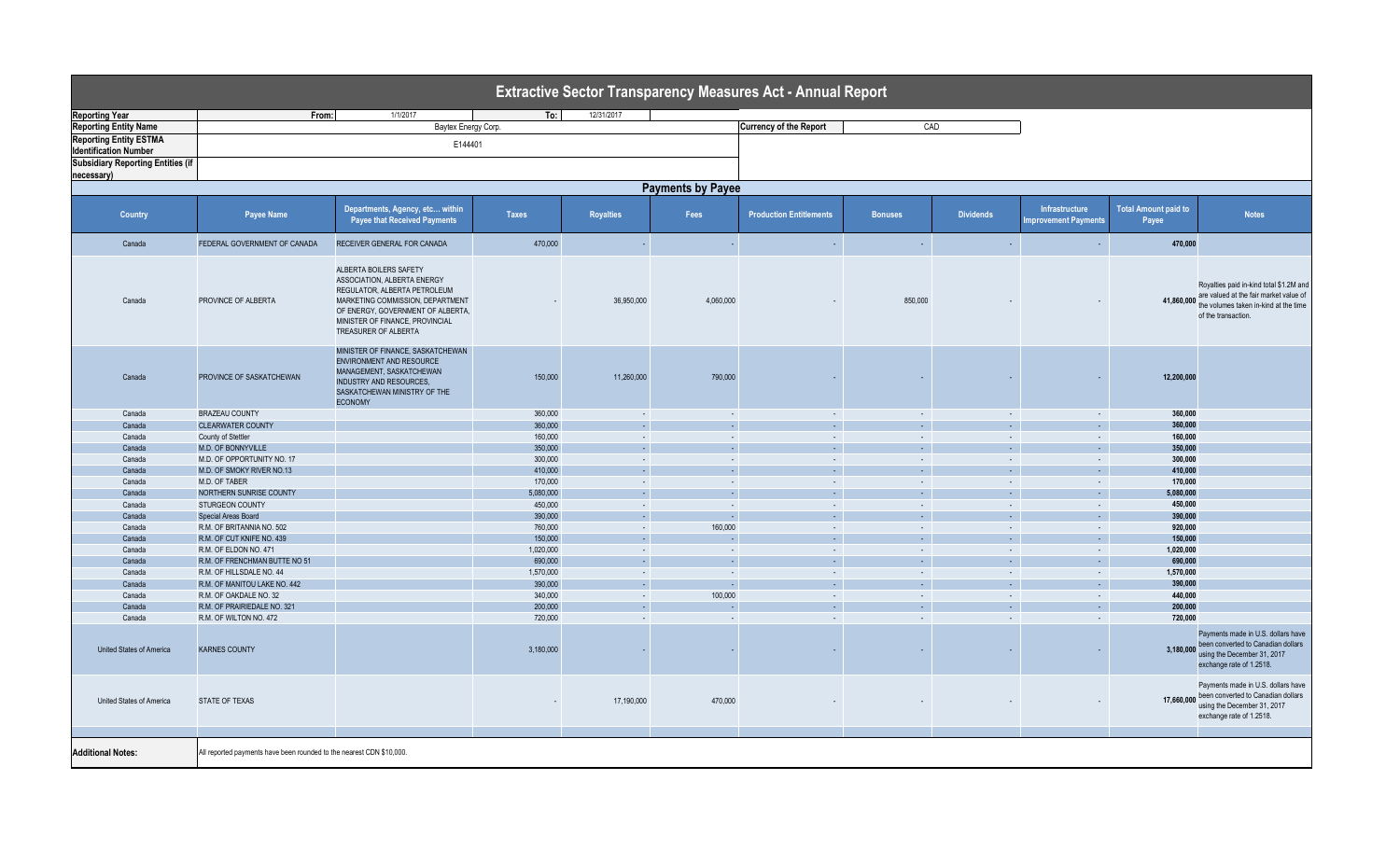| <b>Extractive Sector Transparency Measures Act - Annual Report</b> |                                                                      |              |                  |            |                                |                               |                  |                                               |                                        |                                                                                                                                                   |  |
|--------------------------------------------------------------------|----------------------------------------------------------------------|--------------|------------------|------------|--------------------------------|-------------------------------|------------------|-----------------------------------------------|----------------------------------------|---------------------------------------------------------------------------------------------------------------------------------------------------|--|
| <b>Reporting Year</b>                                              | From:                                                                | 1/1/2017     | To:              | 12/31/2017 |                                |                               |                  |                                               |                                        |                                                                                                                                                   |  |
| <b>Reporting Entity Name</b>                                       | Baytex Energy Corp.                                                  |              |                  |            |                                | <b>Currency of the Report</b> |                  | CAD                                           |                                        |                                                                                                                                                   |  |
| <b>Reporting Entity ESTMA</b><br><b>Identification Number</b>      | E144401                                                              |              |                  |            |                                |                               |                  |                                               |                                        |                                                                                                                                                   |  |
| <b>Subsidiary Reporting Entities (if</b>                           |                                                                      |              |                  |            |                                |                               |                  |                                               |                                        |                                                                                                                                                   |  |
| necessary)                                                         |                                                                      |              |                  |            |                                |                               |                  |                                               |                                        |                                                                                                                                                   |  |
| <b>Payments by Project</b>                                         |                                                                      |              |                  |            |                                |                               |                  |                                               |                                        |                                                                                                                                                   |  |
| <b>Country</b>                                                     | <b>Project Name</b>                                                  | <b>Taxes</b> | <b>Royalties</b> | Fees       | <b>Production Entitlements</b> | <b>Bonuses</b>                | <b>Dividends</b> | Infrastructure<br><b>Improvement Payments</b> | <b>Total Amount paid by</b><br>Project | <b>Notes</b>                                                                                                                                      |  |
| Canada                                                             | <b>LLOYDMINSTER</b>                                                  | 6,330,000    | 11,330,000       | 1,490,000  | $\sim$                         | 430,000                       | $\sim$ 100 $\pm$ | $\sim$ $-$                                    | 19,580,000                             |                                                                                                                                                   |  |
| Canada                                                             | CORPORATE                                                            | 470,000      |                  | 940,000    | $\sim$                         | $\overline{\phantom{a}}$      |                  | $\sim$                                        | 1,410,000                              |                                                                                                                                                   |  |
| Canada                                                             | CONVENTIONAL                                                         | 2,420,000    | 1,180,000        | 1,180,000  | $\sim$                         | $\sim$                        | $\sim$           | $\Delta \sim 1$                               | 4,780,000                              |                                                                                                                                                   |  |
| Canada                                                             | <b>PEACE RIVER</b>                                                   | 5,270,000    | 35,700,000       | 1,500,000  | $\overline{\phantom{a}}$       | 420,000                       |                  | $\sim$                                        | 42,890,000                             |                                                                                                                                                   |  |
| <b>United States of America</b>                                    | <b>USA</b>                                                           | 3,180,000    | 17,190,000       | 470,000    |                                |                               |                  |                                               |                                        | Payments made in U.S.<br>dollars have been converted<br>20,840,000 to Canadian dollars using<br>the December 31, 2017<br>exchange rate of 1.2518. |  |
|                                                                    |                                                                      |              |                  |            |                                |                               |                  |                                               |                                        |                                                                                                                                                   |  |
| <b>Additional Notes:</b>                                           | All reported payments have been rounded to the nearest CDN \$10,000. |              |                  |            |                                |                               |                  |                                               |                                        |                                                                                                                                                   |  |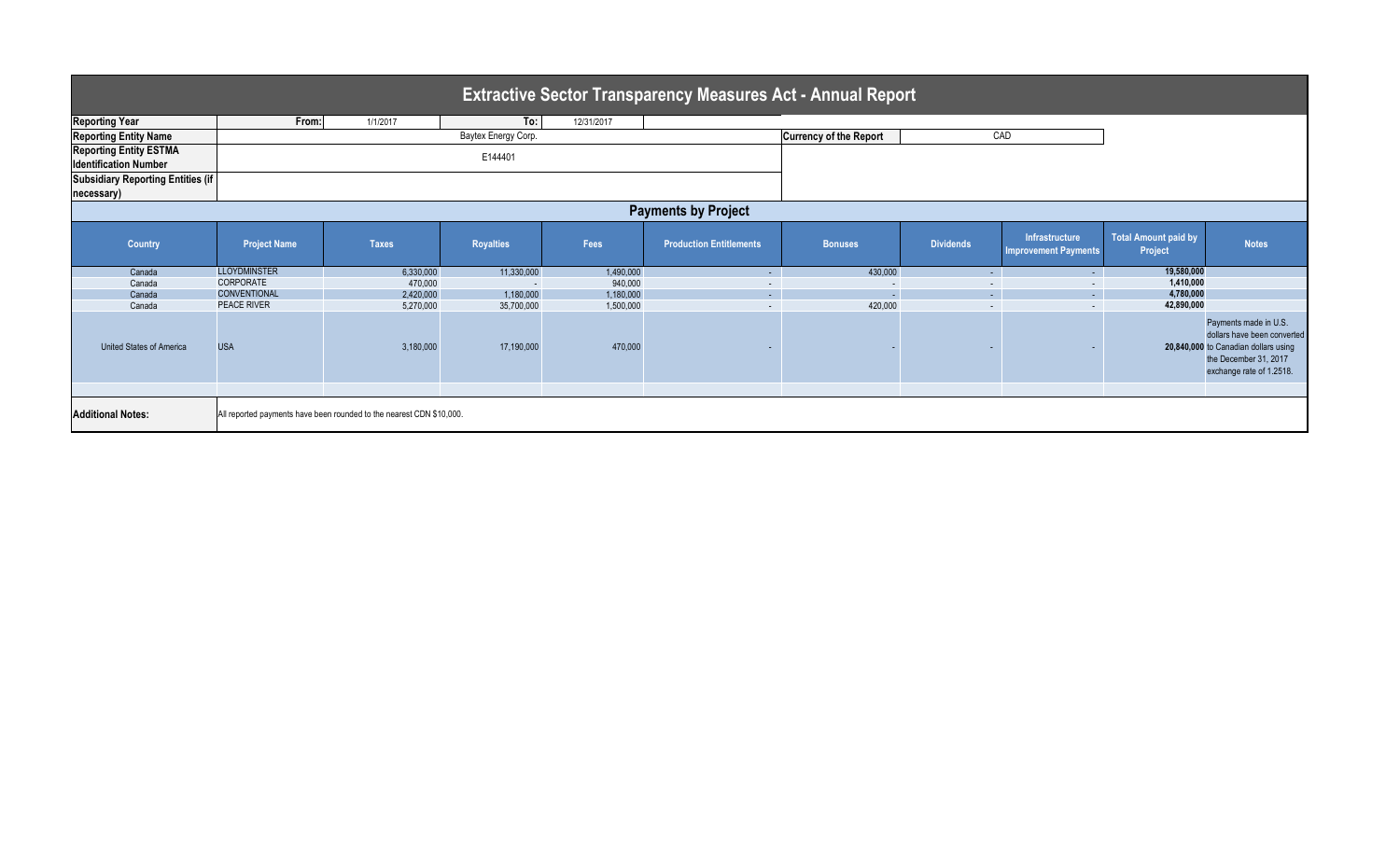

### **INTRODUCTION**

Baytex Energy Corp. and its subsidiaries (collectively the "Company" or "Baytex") has prepared the following report (the "Report") of payment made to government entities for the year ended December 31, 2017 as required by the *Extractive Sector Transparency Measures Act*, S.C. 2014, c.39, s.376 ("ESTMA" or "the Act").

In addition to the payments required to be reported under the Act, Baytex makes broader socio-economic contributions to the local areas in which we operate. Information pertaining to these contributions is included in Baytex's 2016 Corporate Responsibility Report available on the Company's website at [www.baytexenergy.com](http://www.baytexenergy.com/).

## **BASIS FOR PREPARATION**

The Report is presented in Canadian Dollars and has been prepared in accordance with the requirements of the Act and the Natural Resources Canada Technical Reporting Specifications. Payments made in a foreign currency are translated into Canadian dollars at the year end exchange rate, as allowed in the Technical Reporting Specifications. The purpose of the Technical Reporting Specifications is to provide the form and manner specifications for the reporting process. The following is a summary of judgements and definitions that Baytex has made in preparation of the Report.

#### *Payee*

A payee is:

- a) Any government in Canada or in a foreign state;
- b) A body that is established by two or more governments;
- c) Any trust, board, commission, corporation or body or other authority that is established to exercise or perform, or that exercises or performs, a power, duty or function of a government for a government referred to in a) above or a body referred to in b) above.

Payees include governments at any level, including national, regional, state/provincial, local/municipal levels, as well as Indigenous governments. Payees include Crown corporations and other state-owned enterprises that are exercising or performing a power, duty or function of government.

The Act deferred the requirement to report on payments made to Indigenous governments in Canada until June 1, 2017. All reportable payments to these payees made on or after June 1, 2017 are included in the Report.

Where practical, the name of the department, agency or other body of the payee that received the payment is disclosed.

#### *Activities within the scope of the Act*

Payments made by Baytex to payees arising from the commercial development of oil, gas and minerals are disclosed in this Report. This Report includes payments related to initial processing activities that are integrated with the Company's extraction operations and commercial development of oil, gas and minerals. Payments that are not related to Baytex's commercial development activities, as defined by ESTMA and the Technical Reporting Specifications, are excluded from this Report.

#### *Project*

Payments are reported at a project level except for payments that are not attributable to a specific project and are reported at the entity level. Corporate income taxes, which are not typically levied at the project level, are an example of this.

A "project" is defined as the operational activities that are governed by a single contract, license, lease, concession or similar legal agreement and form the basis for payment liabilities with a government. However, if multiple such agreements are substantially interconnected, the agreements may be grouped into a single "project" for reporting purposes.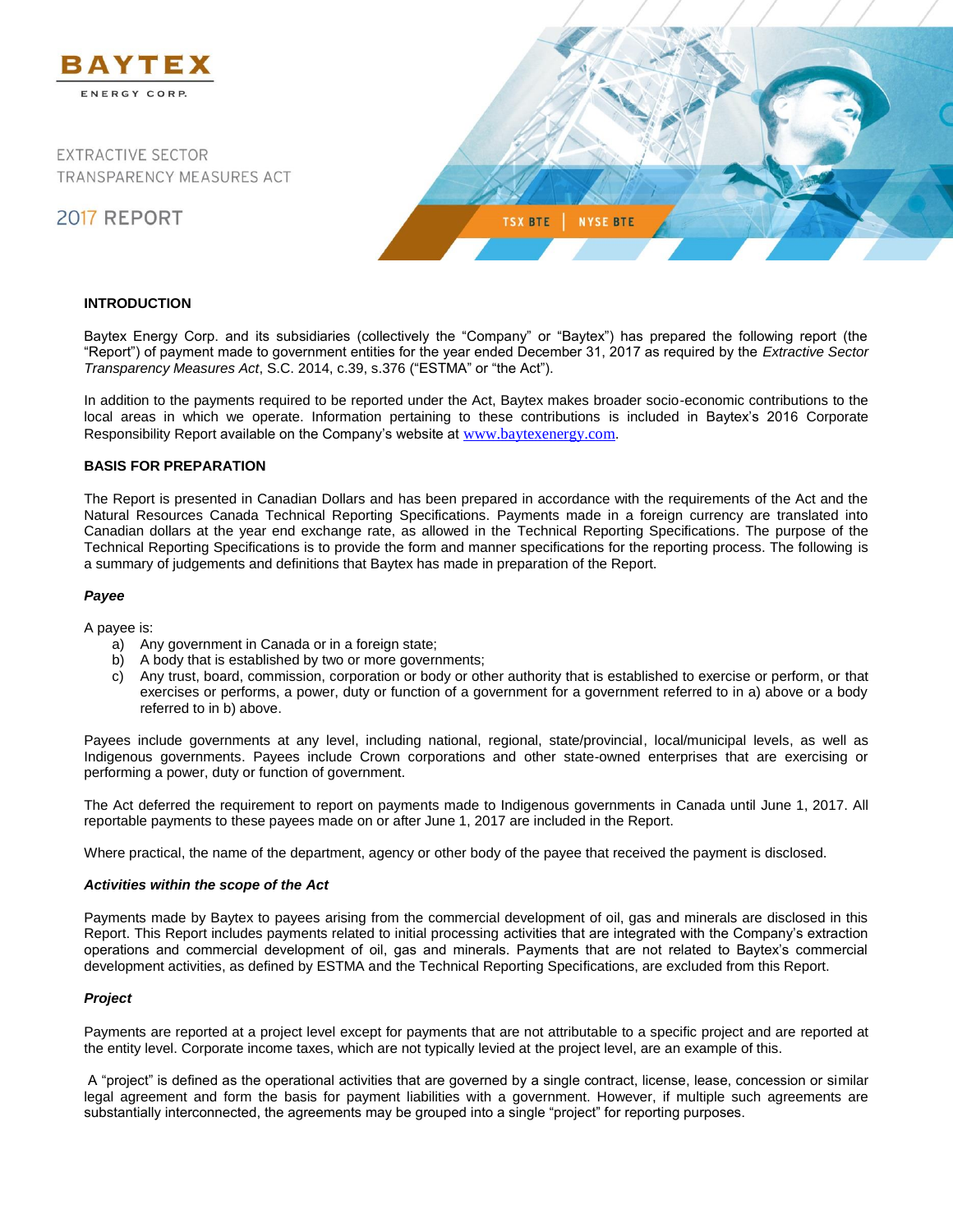#### *Cash and In-kind Payments*

Payments are reported on a cash basis, meaning that they are reported in the period in which they are paid. In-kind payments are converted to an equivalent cash value based on the most appropriate and relevant valuation method for each payment, which can be at cost or market value or such value as stated in the contract.

Payments to the same payee that meet or exceed CAD\$100,000 in one category of payment are disclosed and are rounded to the nearest CAD\$10,000.

#### *Refunds, rebates and credits*

Amounts paid to payees have been reported at the amounts paid by Baytex, including instances where an applicable credit or rebate reduces the amount payable, to reflect the net cash payment to the payee. Cash refunds or rebates received from payees have not been reported where they have not been applied as a credit to amounts owing.

#### *Operatorship*

In the commercial development of oil and natural gas, Baytex often conducts joint venture operations with other entities. Typically one entity, the operator, makes payments on behalf of all parties and is reimbursed by the non-operating venture partners. Where Baytex makes a reportable payment, the full amount paid is disclosed, regardless of whether Baytex is the operator or could subsequently be reimbursed by its non-operating venture partners.

Payments made by other entities with which Baytex has joint control or arrangement are excluded from this Report, with the exception of certain payments made for our non-operated properties where the operator is not subject to the Act. As such, we have reported the net payments the operator made on our behalf using the best information available.

## **PAYMENT CATEGORIES**

The information is reported under the following payment types.

#### *Taxes*

This Report includes taxes levied on income, profit and production. Taxes reported include corporate income tax, property taxes and certain provincial resource surcharges that relate to the commercial development of oil and gas. Consumption taxes, personal income taxes, sales taxes and taxes withheld by other on behalf of the Company, as well as tax refunds received are excluded.

#### *Royalties*

These are payments for the rights to extract oil and natural gas resources and include in-kind royalties.

#### *Fees*

Fees include payments for rental fees, entry fees, regulatory charges and other considerations for licences, permits and/or concessions required in order to gain access to an area where extractive activities are performed. Fees that are paid in ordinary course commercial transactions in exchange for services or goods provided by the government are excluded.

#### *Production Entitlements*

These payments relate to the payee's share of oil and natural gas production under production sharing agreements or similar contractual or legislated arrangements. There were no reportable production entitlement payments made to a payee for the year ended December 31, 2017.

#### *Bonuses*

Payments made upon signing an agreement or a contract, or when a commercial discovery is declared, or production has commenced or a milestone is reached are considered bonus payments.

### *Dividends*

These are dividend payments other than dividends paid to a payee as an ordinary shareholder of an entity unless paid in lieu of production entitlements or royalties. There were no reportable dividend payments for the year ended December 31, 2017.

#### *Infrastructure Improvement Payments*